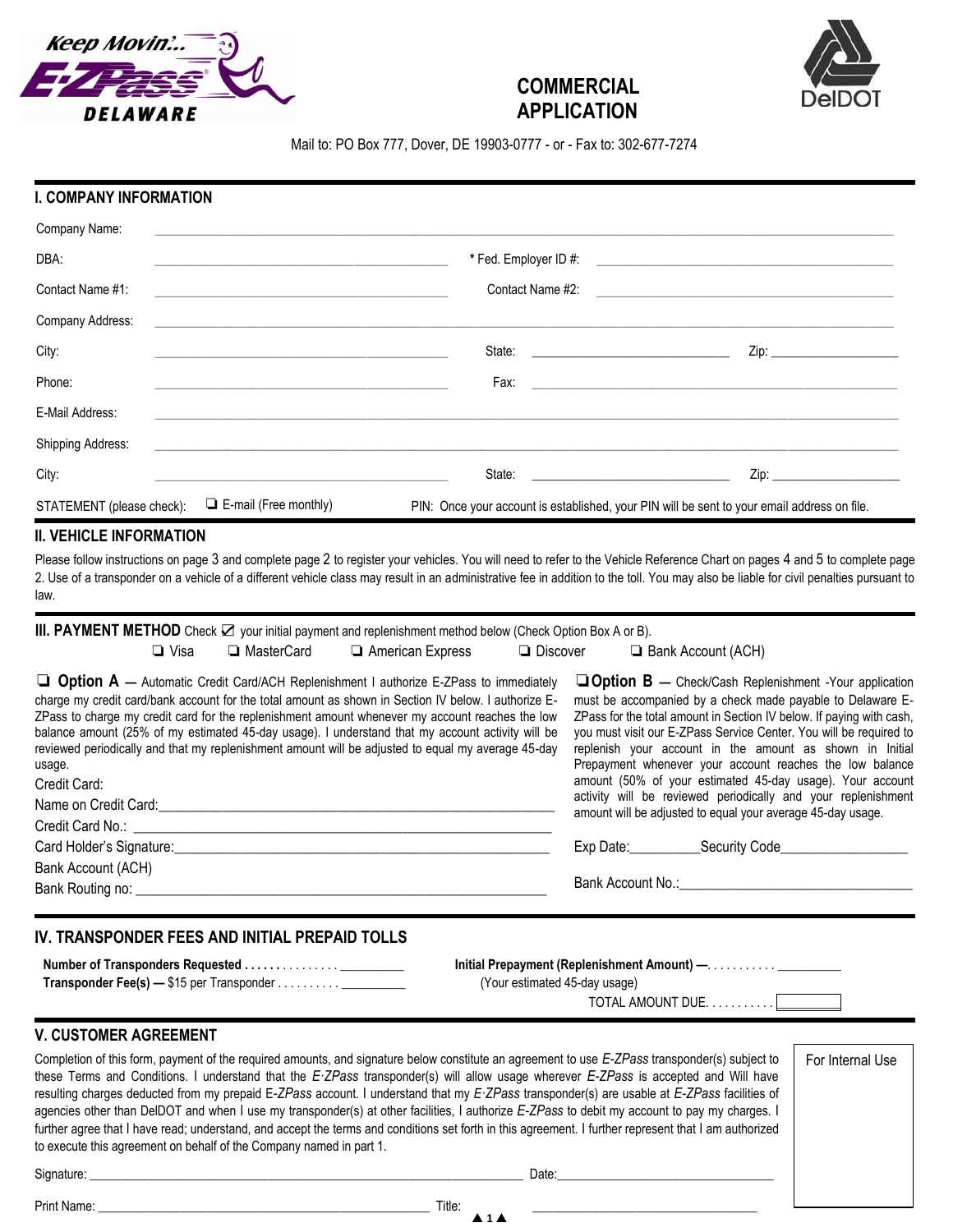# **VEHICLE INFORMATION**

List all vehicles for which you want an *E-ZPass* transponder(s). Attach photocopies of this sheet if more space is needed. The vehicle type selected from the Vehicle Reference Chart on pages 4 and 5 should be the most common configuration the transponder will be used for.

|                  | License<br><b>Plate</b> | <b>State</b> | Year | Vehicle Make/Model | Color | No.<br><b>Axles</b> | <b>Vehicle</b><br>Weight | Reference No.<br>(From Vehicle<br>Reference Chart) |
|------------------|-------------------------|--------------|------|--------------------|-------|---------------------|--------------------------|----------------------------------------------------|
| Vehicle 1        |                         |              |      |                    |       |                     |                          |                                                    |
| Vehicle 2        |                         |              |      |                    |       |                     |                          |                                                    |
| Vehicle 3        |                         |              |      |                    |       |                     |                          |                                                    |
| Vehicle 4        |                         |              |      |                    |       |                     |                          |                                                    |
| Vehicle 5        |                         |              |      |                    |       |                     |                          |                                                    |
| Vehicle 6        |                         |              |      |                    |       |                     |                          |                                                    |
| <b>Vehicle 7</b> |                         |              |      |                    |       |                     |                          |                                                    |
| Vehicle 8        |                         |              |      |                    |       |                     |                          |                                                    |
| Vehicle 9        |                         |              |      |                    |       |                     |                          |                                                    |
| Vehicle 10       |                         |              |      |                    |       |                     |                          |                                                    |
| Vehicle 11       |                         |              |      |                    |       |                     |                          |                                                    |
| Vehicle 12       |                         |              |      |                    |       |                     |                          |                                                    |
| Vehicle 13       |                         |              |      |                    |       |                     |                          |                                                    |
| Vehicle 14       |                         |              |      |                    |       |                     |                          |                                                    |
| Vehicle 15       |                         |              |      |                    |       |                     |                          |                                                    |
| Vehicle 16       |                         |              |      |                    |       |                     |                          |                                                    |
| Vehicle 17       |                         |              |      |                    |       |                     |                          |                                                    |
| Vehicle 18       |                         |              |      |                    |       |                     |                          |                                                    |
| Vehicle 19       |                         |              |      |                    |       |                     |                          |                                                    |
| Vehicle 20       |                         |              |      |                    |       |                     |                          |                                                    |
| Vehicle 21       |                         |              |      |                    |       |                     |                          |                                                    |
| Vehicle 22       |                         |              |      |                    |       |                     |                          |                                                    |
| Vehicle 23       |                         |              |      |                    |       |                     |                          |                                                    |
| Vehicle 24       |                         |              |      |                    |       |                     |                          |                                                    |
| Vehicle 25       |                         |              |      |                    |       |                     |                          |                                                    |
| Vehicle 26       |                         |              |      |                    |       |                     |                          |                                                    |
| Vehicle 27       |                         |              |      |                    |       |                     |                          |                                                    |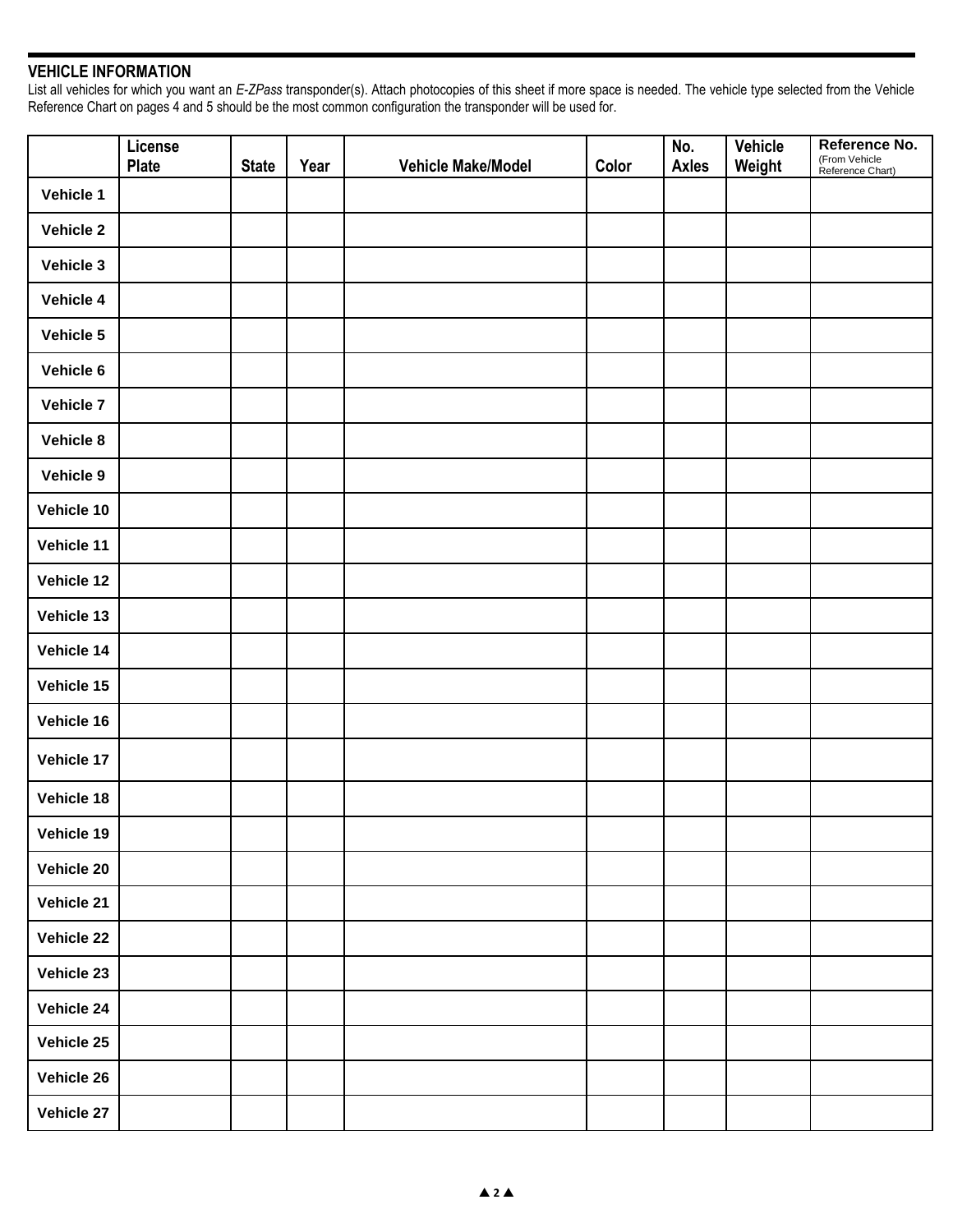# **I. COMPANY INFORMATION**

Please complete all items to open an *E-ZPass* commercial account. All information will be kept confidential in accordance with the Terms and Conditions of *E-ZPass* usage. All accounts will receive a monthly statement detailing all transactions by transponder, location, and amount charged, as well as other charges and payments.

### **II. VEHICLE INFORMATION**

You will receive an *E-ZPass* transponder for each vehicle that you list on this application. Each transponder will be programmed with the class (vehicle type and number of axles) associated with each vehicle to ensure that the proper amount is charged. If a transponder is used in a vehicle of a different class, your account will be charged according to the classification of the vehicle as it is determined by the facility. **Use of a transponder on a vehicle of a different toll class may result in fees of up to \$50, in addition to the charge**. You may also be liable for civil penalties pursuant to law.

Please provide the requested information for each vehicle listed on the application. There are three types of transponders -Interior Mount (Windshield), Bumper Mount (License Plate), and Roof Mount. Transponders will be assigned to you based on the transponder that is best suited for your vehicle type(s).

| Field —       | <b>Required Information –</b>  | Field —             | <b>Required Information-</b>                 |
|---------------|--------------------------------|---------------------|----------------------------------------------|
| License Plate | License Plate Number           | Color               | Color of vehicle                             |
| State         | State/Province of Registration | Number of Axles     | Total number of axles (including transaxles) |
| Year          | Year of Vehicle                | Vehicle Weight      | Gross weight of vehicle                      |
| Make / Model  | Name of Manufacturer & Model   | Vehicle Reference # | Reference No. from Vehicle Reference Chart   |
|               |                                |                     |                                              |

If you have more vehicles than will fit on page 2, please photocopy page 2 as needed, and attach to application. Be sure to include totals from the additional pages in appropriate boxes and calculations on page 1.

### **III. PAYMENT METHOD**

**A. AUTOMATIC CREDIT CARD/ACH REPLENISHMENT:** Your initial payment will be charged to the credit card number or debited from the bank account you provide. Your credit card or bank account will be charged whenever your account reaches 25% of your average 45-day toll usage. If you select automatic replenishment by credit card, your transponder(s) will automatically be enrolled in the free *E-ZPass Plus* program which allows you to pay for parking using your *E-ZPass* account wherever the *E-ZPass* logo is displayed. For more information about *E-ZPass Plus* access our website at *www.EZPassDE.com* or call 1-888-397-2773.

**B. CHECK/CASH REPLENISHMENT:** You must attach a check or money order payable to Delaware *E-ZPass* in the amount of the total of Section IV on page 1. If paying with cash, please visit the Delaware *E-ZPass* Service Center. Whenever your account reaches your low balance amount, (50% of your average 45-day usage), you will be required to replenish your account. Mail checks payable to: Delaware *E-ZPass,* PO Box 777, Dover, DE 19903-0777. Write your account number on your check. You may pay in person by check, cash, money order, or credit card at any of the Delaware *E-ZPass* Service Centers. YOU MAY VERIFY YOUR ACCOUNT BALANCE 24 HOURS A DAY BY CALLING *1-888-EZPassDE* (1-888-397-2773), PIN required, or by Visiting our website at *www.EZPassDE.com.* Please have your account number, username and password.

### **IV. TRANSPONDER FEE AND INITIAL PREPAYMENT TOLLS**

Your initial prepayment (replenishment amount) is based on your account's estimated 45-day usage. Please indicate your account's estimated 45-day usage in the Initial Prepayment line.

Thirty-five days after account opening, your usage will be reviewed and your replenishment amount will be adjusted to equal an average 45-day usage. Thereafter, your usage will be reviewed quarterly and your replenishment amount will be adjusted to equal an average 45-day usage.

#### **Transponder(s) Requested**

Please list the number of transponder(s) you request for your account. Please make sure that the initial prepayment that you indicate reflects your average 45-day usage of all of the transponder(s) in your account. There is a non-refundable transponder fee of \$15 per transponder.

### **SCHEDULE OF FEES**

If you would like to discuss various statement options for your account, or need guidance with special account structuring, please call *1-888-EZPassDE* (1-888-397- 2773) or visit the Delaware *E-ZPass* Service Center.

 $Transporter fee \ldots \ldots \ldots$ \$15.00 Transponder misuse administrative fee(s) . . . . . . . . . . . . . . . . . . . . up to \$50.00

#### **ENROLLMENT**

To enroll, send this application to the *E-ZPass* Service Center, PO Box 777, Dover, DE 19903-0777, or visit us at 22-24 W. Loockerman St. Dover, DE 19904. For more information, call *1-888-EZPassDE* (1-888-397-2773) or visit our Web site at *www.EZPassDE.com*

### **CUSTOMER SERVICE CENTER LOCATIONS**

It's always easy to access information about your Delaware *E-ZPass* account. Visit our Web site at *www.EZPassDE.com* or call us at *1-888-EZPassDE (1-888-397*2773), where you can reach a Customer Service Representative 7 am -7 pm Monday -Friday; 8 am -2 pm, Saturday. You can also visit us at the following locations: Delaware *E-ZPass* Service Center, 22-24 W. Loockerman St, Dover, DE 19904. Hours of Operation: Phone: 7 am -7 pm Monday -Friday, 8 am -2 pm Saturday. Automated Account Information: 24 hours a day, 7 days a week. Walk-In: 7 am -7 pm Monday -Friday, 8 am -2 pm Saturday. Additional Walk-In Customer Service is available at the three Main Line toll plazas (24/7): Biddle's Corner (SR-1) -Dover (SR-1) -Newark (1-95)

### **DISCOUNTS**

Commercial *E-ZPass* users get a 25% discount for trips made by vehicles with 3 or more axles on State Route 1. Please contact the Commercial Department for more details at 1-888-397-2773.

**Terms and Conditions are included on page 6 of this application.**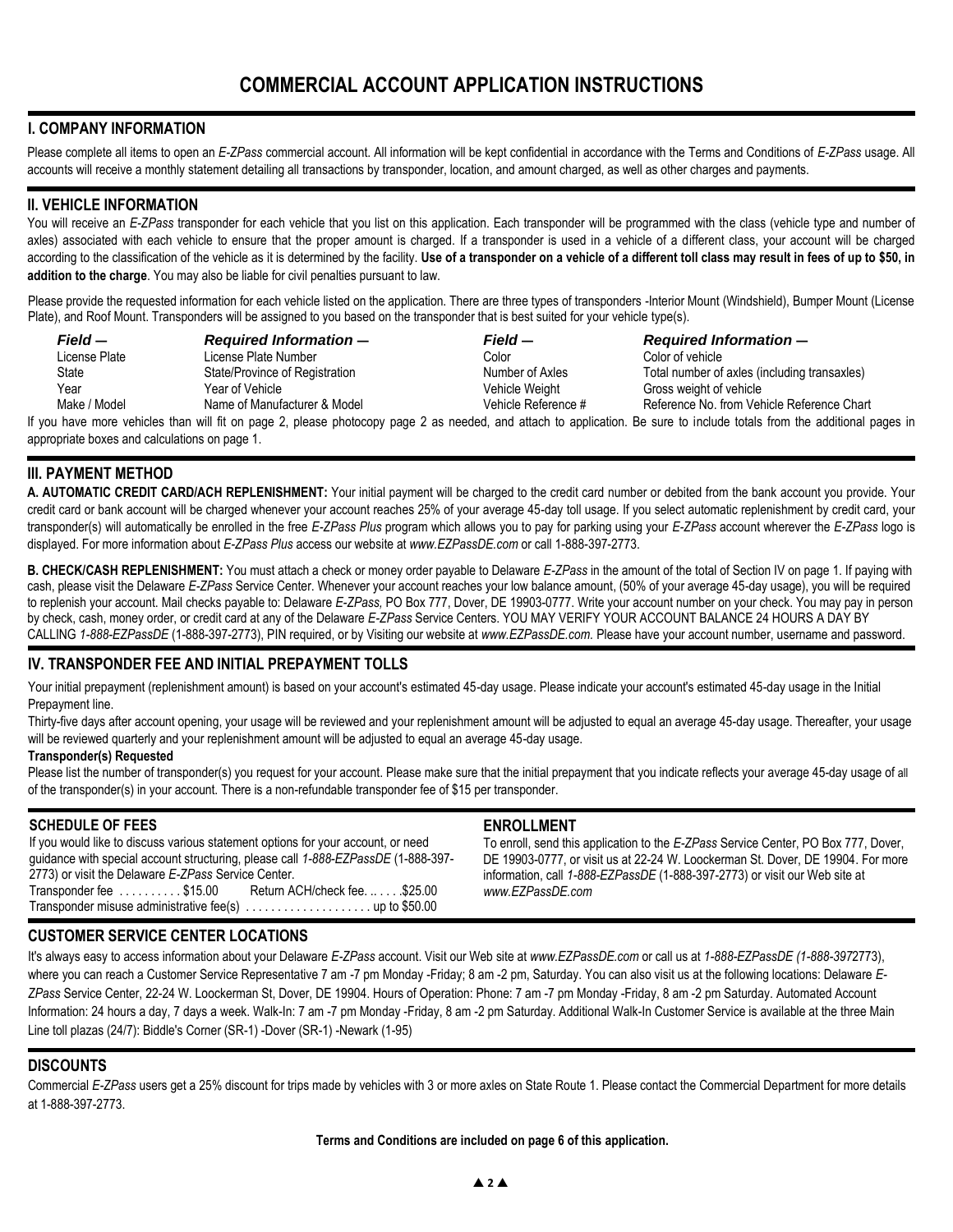

# **VEHICLE REFERENCE CHART**



 Use this chart to determine the appropriate vehicle reference number required for each vehicle. Enter the vehicle reference number on page 2 for each vehicle you list.

| <b>TYPE AND DESCRIPTION OF VEHICLE</b>                                                | Vehicle<br>Ref. No. | TYPE AND DESCRIPTION OF VEHICLE                                                 | Vehicle<br>Ref. No. |
|---------------------------------------------------------------------------------------|---------------------|---------------------------------------------------------------------------------|---------------------|
| <b>AUTOMOBILE / SPORT</b>                                                             |                     | <b>BUSES</b>                                                                    |                     |
| UTILITY VEHICLE (SUV)                                                                 |                     | (Seating 16 + passengers)<br>OC                                                 | 門                   |
| This type also includes taxis, ambulances, hearses,                                   |                     | 2 axles, 4 tires (up to 7,000 lbs.)                                             | 392                 |
| and limo's seating less than 10 passengers.                                           |                     | 2 axles, 4 tires (over 7,000 lbs.)                                              | 394                 |
| 2 axles, 4 tires (up to 7,000 lbs.)                                                   | 72                  | 2 axles, 6 tires (up to 7,000 lbs.)                                             | 393                 |
| 3 axles, 6 tires (up to 7,000 lbs.)                                                   | 76                  | 2 axles, 6 tires (over 7,000 lbs.)                                              | 395                 |
|                                                                                       |                     | 3 axles, 6 tires (up to 7,000 lbs.)                                             | 396                 |
| <b>MOTORCYCLE</b>                                                                     |                     | 3 axles, 6 tires (over 7,000 lbs.)                                              | 398                 |
| 2 axles, 2 tires (up to 7,000 lbs.)                                                   | 136                 | 3 axles, 8 or 10 tires (up to 7,000 lbs.)                                       | 397                 |
| 2 axles, 3 tires (includes trikes or                                                  | 140                 | 3 axles, 8 or 10 tires (over 7,000 lbs.)<br>4 axles, 8 tires (up to 7,000 lbs.) | 399<br>400          |
| a sidecar up to 7,000 lbs)                                                            |                     | 4 axles, 8 tires (over 7,000 lbs.)                                              | 402                 |
|                                                                                       |                     | 4 axles, 10 or more tires (up to 7,000 lbs.)                                    | 401                 |
| <b>PICKUP TRUCK</b>                                                                   |                     | 4 axles, 10 or more tires (over 7,000 lbs.)                                     | 403                 |
| (For other trucks see reverse                                                         |                     |                                                                                 |                     |
| side)                                                                                 |                     | <b>RECREATIONAL VEHICLE (RV)</b><br><b>OR MOTOR HOME</b>                        | B O D               |
| 2 axles, 4 tires (up to 7,000 lbs.)                                                   | 200                 |                                                                                 |                     |
| 2 axles, 4 tires (over 7,000 lbs.)                                                    | 202                 | 2 axles, 4 tires (up to 7,000 lbs.)                                             | 456                 |
| 2 axles, 6 tires (up to 7,000 lbs.)                                                   | 201                 | 2 axles, 4 tires (over 7,000 lbs.)                                              | 458                 |
| 2 axles, 6 tires (over 7,000 lbs.)                                                    | 203                 | 2 axles, 6 tires (up to 7,000 lbs.)                                             | 457                 |
| 3 axles, 6 tires (up to 7,000 lbs.)                                                   | 204                 | 2 axles, 6 tires (over 7,000 lbs.)                                              | 459                 |
| 3 axles, 6 tires (over 7,000 lbs.)                                                    | 206                 | 3 axles, 6 tires (up to 7,000 lbs.)<br>3 axles, 6 tires (over 7,000 lbs.)       | 460<br>462          |
| 3 axles, 8 or 10 tires (up to 7,000 lbs.)<br>3 axles, 8 or 10 tires (over 7,000 lbs.) | 205<br>207          | 3 axles, 8 or 10 tires (up to 7,000 lbs.)                                       | 461                 |
|                                                                                       |                     | 3 axles, 8 or 10 tires (over 7,000 lbs.)                                        | 463                 |
| <b>PASSENGER / CARGO VAN</b>                                                          |                     | 4 axles, 8 tires (up to 7,000 lbs.)                                             | 464                 |
| (Seating 1-9 passengers)                                                              |                     | 4 axles, 8 tires (over 7,000 lbs.)                                              | 466                 |
| 2 axles, 4 tires (up to 7,000 lbs.)                                                   | 264                 | 4 axles, 10 or more tires (up to 7,000 lbs.)                                    | 465                 |
| 2 axles, 4 tires (over 7,000 lbs.)                                                    | 266                 | 4 axles, 10 or more tires (over 7,000 lbs.)                                     | 467                 |
| 2 axles, 6 tires (up to 7,000 lbs.)                                                   | 265                 |                                                                                 |                     |
| 2 axles, 6 tires (over 7,000 lbs.)                                                    | 267                 | Note:                                                                           |                     |
| 3 axles, 6 tires (up to 7,000 lbs.)                                                   | 268                 |                                                                                 |                     |
| 3 axles, 6 tires (over 7,000 lbs.)                                                    | 270                 | • The weight limit of 7,000 lbs. noted throughout this                          |                     |
| 3 axles, 8 or 10 tires (up to 7,000 lbs.)                                             | 269<br>271          | CHART reflects the gross vehicle weight (GVW) on                                |                     |
| 3 axles, 8 or 10 tires (over 7,000 lbs.)                                              |                     | the vehicle registration.                                                       |                     |
| <b>PASSENGER / CARGO VAN</b>                                                          |                     | • The trucks and tractor trailer combinations are listed                        |                     |
| (Seating 10-15 passengers)                                                            | V                   | on the reverse side.                                                            |                     |
| 2 axles, 4 tires (up to 7,000 lbs.)                                                   | 328                 | • Should your vehicle not conform to one of the                                 |                     |
| 2 axles, 4 tires (over 7,000 lbs.)<br>2 axles, 6 tires (up to 7,000 lbs.)             | 330<br>329          | descriptions listed, contact the Delaware E-ZPass                               |                     |
| 2 axles, 6 tires (over 7,000 lbs.)                                                    | 331                 | Service Center at 1-888-EZPassDE (1-888-397-2773).                              |                     |
| 3 axles, 6 tires (up to 7,000 lbs.)                                                   | 332                 |                                                                                 |                     |
| 3 axles, 6 tires (over 7,000 lbs.)                                                    | 334                 |                                                                                 |                     |
| 3 axles, 8 or 10 tires (up to 7,000 lbs.)                                             | 333                 |                                                                                 |                     |
| 3 axles, 8 or 10 tires (over 7,000 lbs.)                                              | 335                 |                                                                                 |                     |
|                                                                                       |                     |                                                                                 |                     |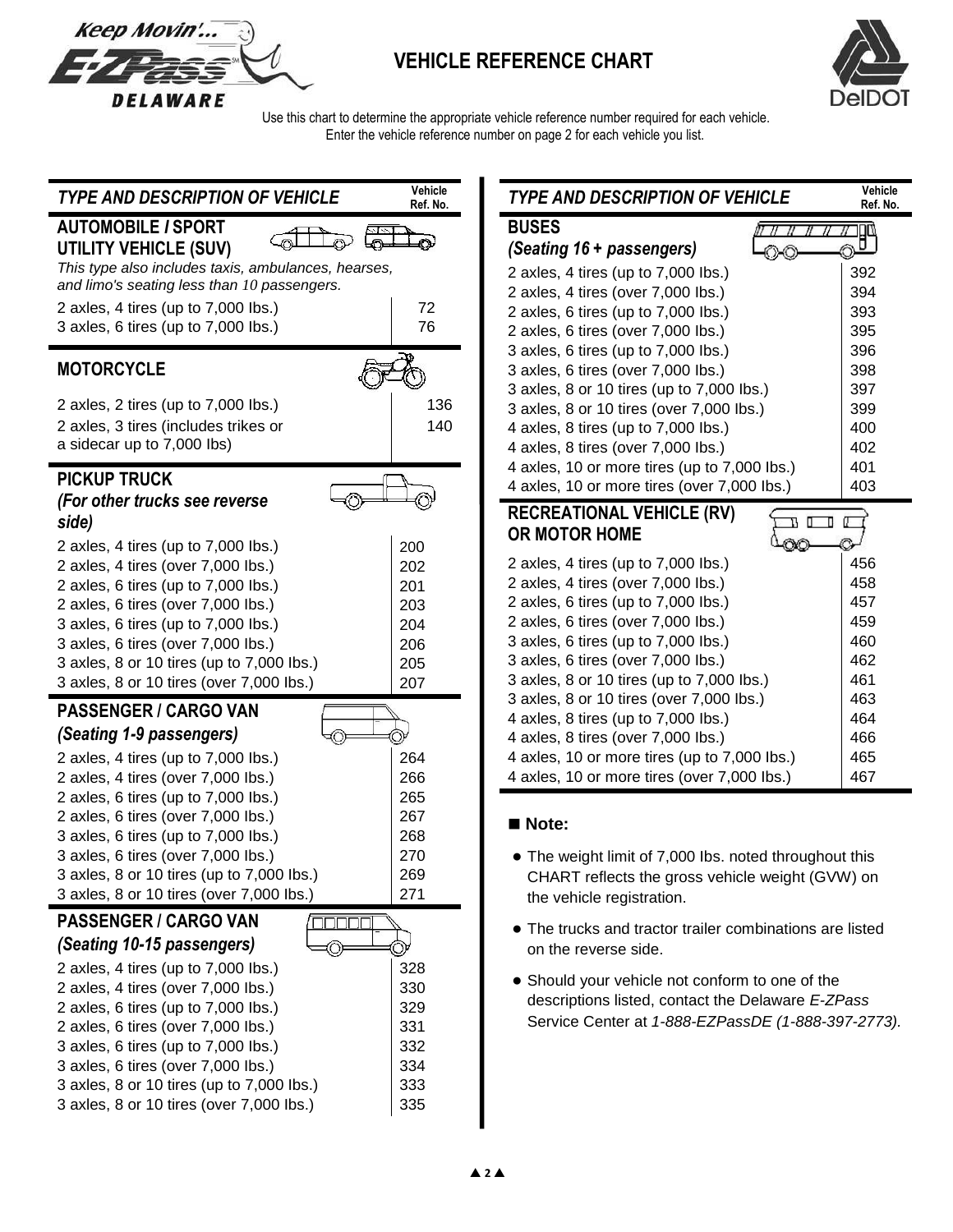| <b>TYPE AND DESCRIPTION OF VEHICLE</b>       | Vehicle<br>Ref. No. | <b>TYPE AND DESCRIPTION OF VEHICLE</b>      | Vehicle<br>Ref. No. |
|----------------------------------------------|---------------------|---------------------------------------------|---------------------|
| <b>TRUCKS</b>                                |                     | <b>TRACTOR TRAILER</b>                      | - 11                |
|                                              |                     | <b>COMBINATION *</b>                        | യ⊐⊘                 |
|                                              |                     | 3 axles (trailer less than or equal to 48') | 719                 |
| 2 axles, 4 tires (up to 7,000 lbs.)          | 520                 | 4 axles (trailer less than or equal to 48') | 723                 |
| 2 axles, 4 tires (over 7,000 lbs.)           | 522                 | 5 axles (trailer less than or equal to 48') | 727                 |
| 2 axles, 6 tires (up to 7,000 lbs.)          | 521                 | 6 axles (trailer less than or equal to 48') | 731                 |
| 2 axles, 6 tires (over 7,000 lbs.)           | 523                 | 7 axles (trailer less than or equal to 48') | 735                 |
| 3 axles, 6 tires (up to 7,000 lbs.)          | 524                 | 3 axles (trailer over 48')                  | 783                 |
| 3 axles, 6 tires (over 7,000 lbs.)           | 526                 | 4 axles (trailer over 48')                  | 787                 |
| 3 axles, 8 or 10 tires (up to 7,000 lbs.)    | 525                 | 5 axles (trailer over 48')                  | 791                 |
| 3 axles, 8 or 10 tires (over 7,000 lbs.)     | 527                 | 6 axles (trailer over 48')                  | 795                 |
| 4 axles, 8 tires (up to 7,000 lbs.)          | 528                 | 7 axles (trailer over 48')                  | 799                 |
| 4 axles, 8 tires (over 7,000 lbs.)           | 530                 | <b>TRACTOR / MOBILE</b>                     |                     |
| 4 axles, 10 or more tires (up to 7,000 lbs.) | 529                 | <b>HOME</b>                                 |                     |
| 4 axles, 10 or more tires (over 7,000 lbs.)  | 531                 | <b>COMBINATION *</b>                        |                     |
| 5 axles, 10 tires (up to 7,000 lbs.)         | 532                 |                                             |                     |
| 5 axles, 10 tires (over 7,000 lbs.)          | 534                 | 3 axles                                     | 1103                |
| 5 axles, 12 or more tires (up to 7,000 lbs.) | 533                 | 4 axles                                     | 1107                |
| 5 axles, 12 or more tires (over 7,000 lbs.)  | 535                 | 5 axles                                     | 1111                |
| 6 axles, 12 tires (up to 7,000 lbs.)         | 536                 | 6 axles                                     | 1115                |
| 6 axles, 12 tires (over 7,000 lbs.)          | 538                 | 7 axles                                     | 1119                |
| 6 axles, 14 or more tires (up to 7,000 lbs.) | 537                 | 8 axles                                     | 1123                |
| 6 axles, 14 or more tires (over 7,000 lbs.)  | 539                 | 9 axles                                     | 1127                |
| 7 axles, 14 tires (up to 7,000 lbs.)         | 540                 | 10 axles                                    | 1131                |
| 7 axles, 14 tires (over 7,000 lbs.)          | 542                 | <b>TANDEM TRAILER COMBINATION *</b>         |                     |
| 7 axles, 16 or more tires (up 7,000 lbs.)    | 541<br>543          | (Tractor with 2 Trailers)                   |                     |
| 7 axles, 16 or more tires (over 7,000 lbs.)  |                     | অতত<br>ΟØ                                   | $\infty$ - $\circ$  |
| <b>AUTO TRANSPORTER</b><br>مللهمللهما        |                     | 5 axles, 2 trailers each (:S:28lf2')        | 855                 |
|                                              |                     | 6 axles, 2 trailers each (:S:281/z')        | 859                 |
|                                              |                     | 7 axles, 2 trailers each (:S:28l/2')        | 863                 |
|                                              |                     | 8 axles, 2 trailers each (:S:28Vz')         | 867                 |
| 3 axles (under 65')                          | 591                 | 9 axles, 2 trailers each (:S:28l/2')        | 871                 |
| 4 axles (under 65')                          | 595                 | 10 axles, 2 trailers each (:S:28Vz')        | 875                 |
| 5 axles (under 65')                          | 599                 | 5 axles, 1 trailer each (:S:28l/2')         | 983                 |
| 6 axles (under 65')                          | 603                 | 6 axles, 1 trailer each (:S:28l/2')         | 987                 |
| 7 axles (under 65')                          | 607                 | 7 axles, 1 trailer each (:S:28l/2')         | 991                 |
| 4 axles (over 65')                           | 659                 | 8 axles, 1 trailer each (:S:28l/2')         | 995                 |
| 5 axles (over 65')                           | 663                 | 9 axles, 1 trailer each (:S:28l/2')         | 999                 |
| 6 axles (over 65')                           | 667                 | 10 axles, 1 trailer each (:S:28Vz')         | 1003                |
| 7 axles (over 65')                           | 671                 | 5 axles, 2 trailers each (>28Vz')           | 919                 |
|                                              |                     | 6 axles, 2 trailers each (>28Vz')           | 923                 |
|                                              |                     | 7 axles, 2 trailers each (>28lf2')          | 927                 |
|                                              |                     | 8 axles, 2 trailers each (>28l/2')          | 931                 |
|                                              |                     | 9 axles, 2 trailers each (>28lf2')          | 935                 |
|                                              |                     | 10 axles, 2 trailers each (>28l/2')         | 939                 |
|                                              |                     |                                             |                     |

\*All vehicles in this type are classified as having dual rear wheels and a Gross Vehicle Weight (GVW) greater than 7,000 Ibs.